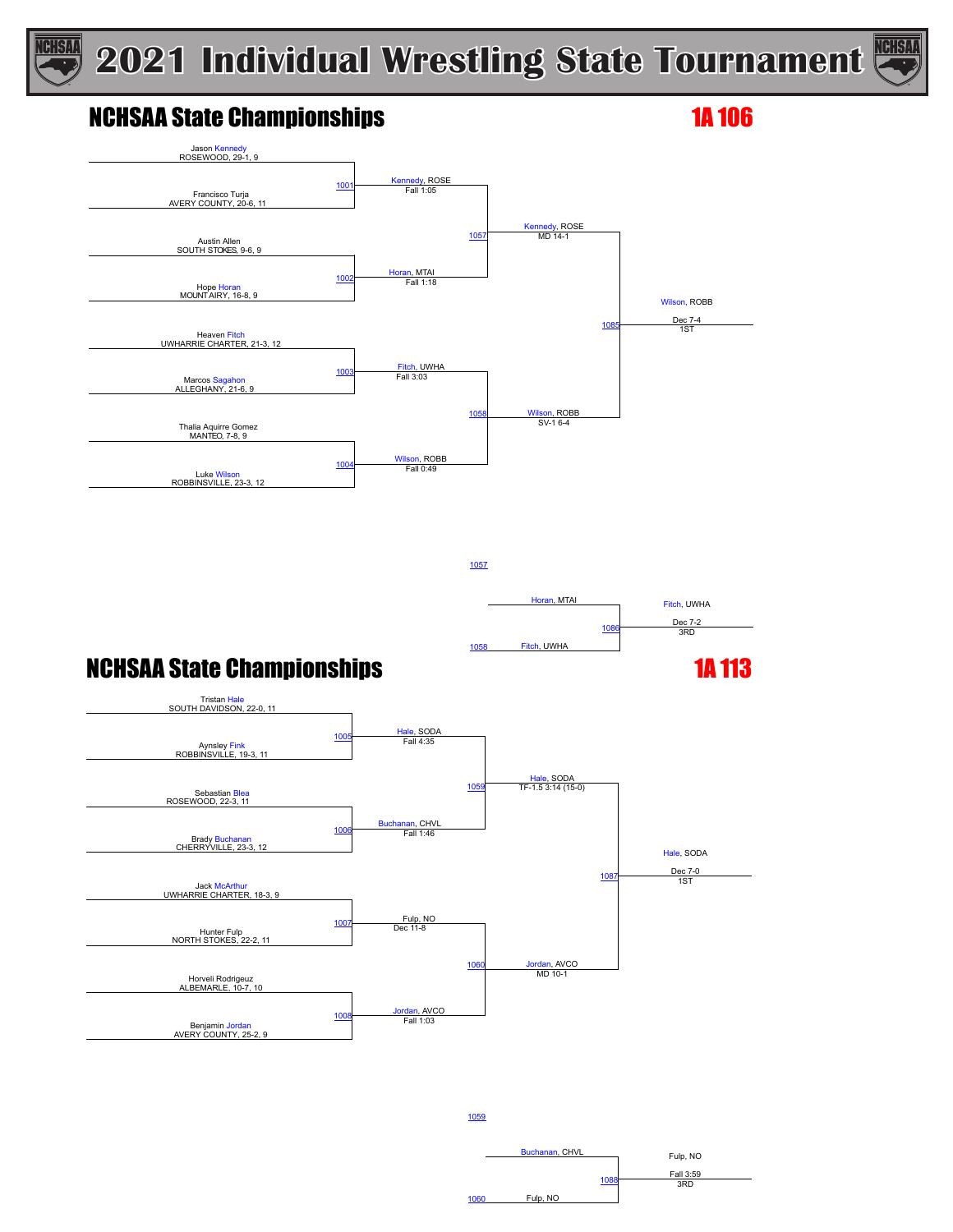

### NCHSAA State Championships 18 and 120

**NGHSAA** 



1061

Ropp, ROSM Bustos, ALBE 1090 Dec 15-10<br>3RD Bustos, ALBE

### NCHSAA State Championships 16 and 126



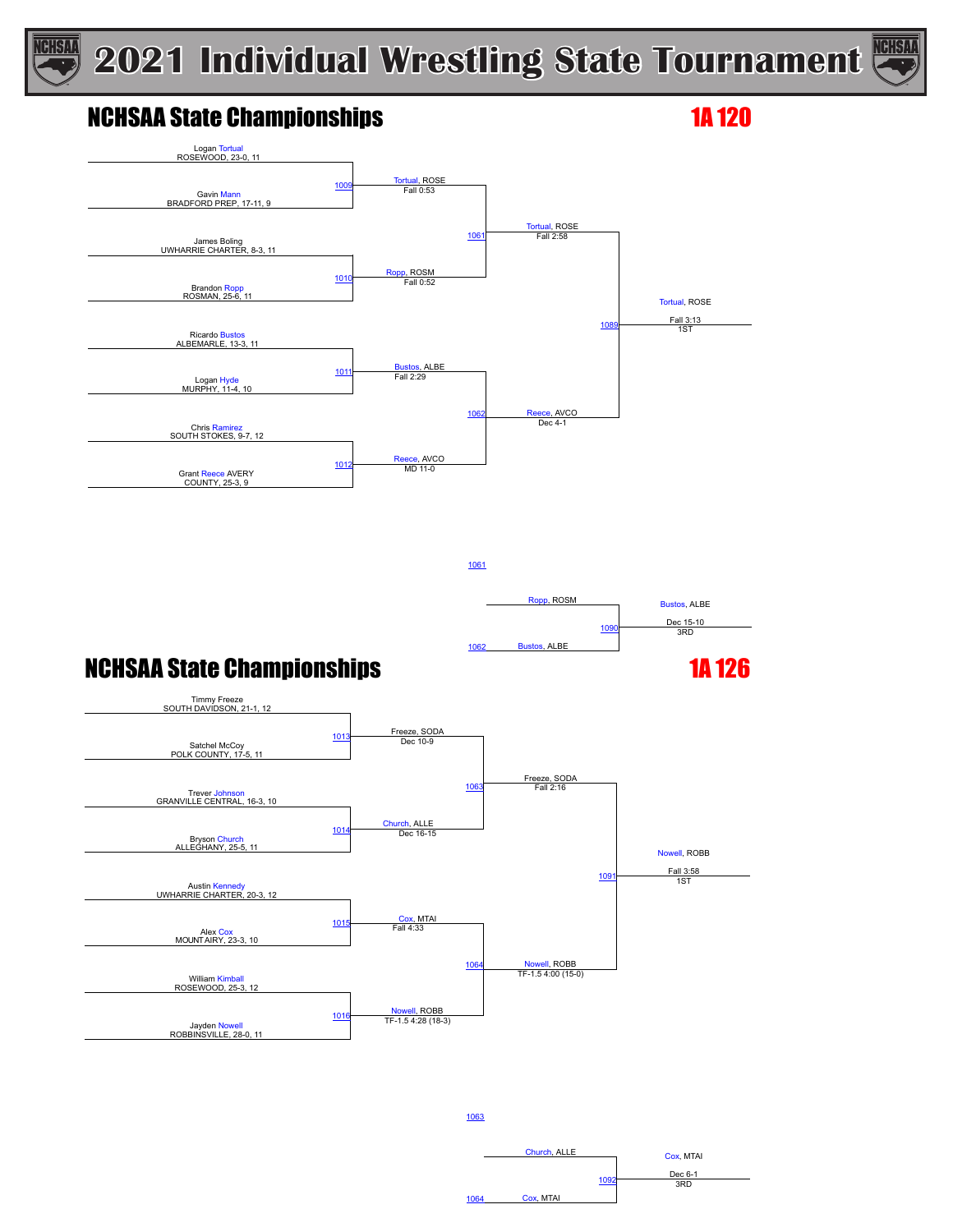

1065



### NCHSAA State Championships 12 and 132



Lackey, UWHA Reiss, ROSE 1094 TF-1.5 5:03 (18-3)<br>3RD Reiss, ROSE

### **NCHSAA State Championships 1A 138**



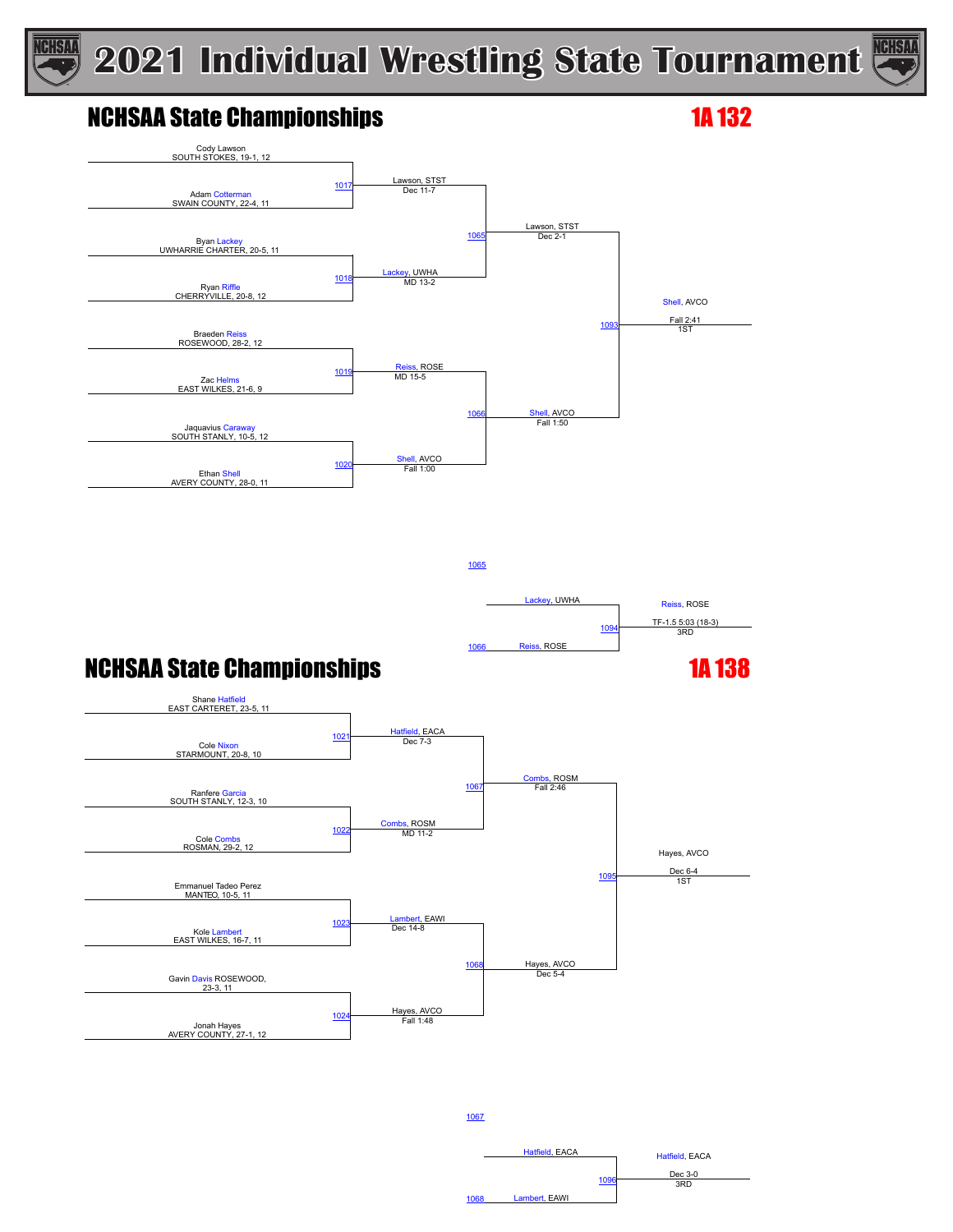

### NCHSAA State Championships 12 and 145

GISN:



1069 Browning, TARB **Browning, TARB** MD 14-5 1070 Bennett, MTAI 1098 3RD

### **NCHSAA State Championships 1A 152**



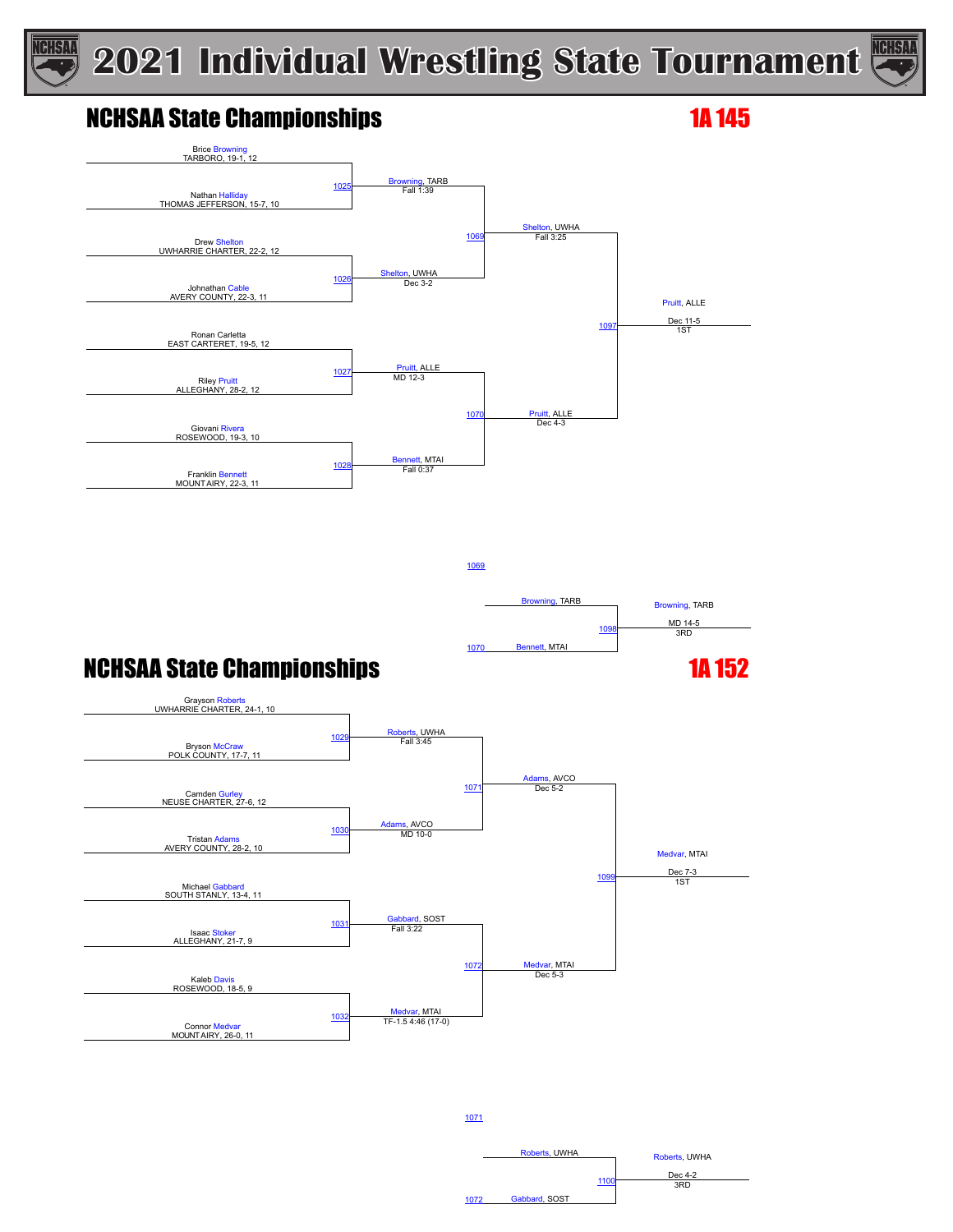



### NCHSAA State Championships 16 and 160



1073



### NCHSAA State Championships 12 and 130



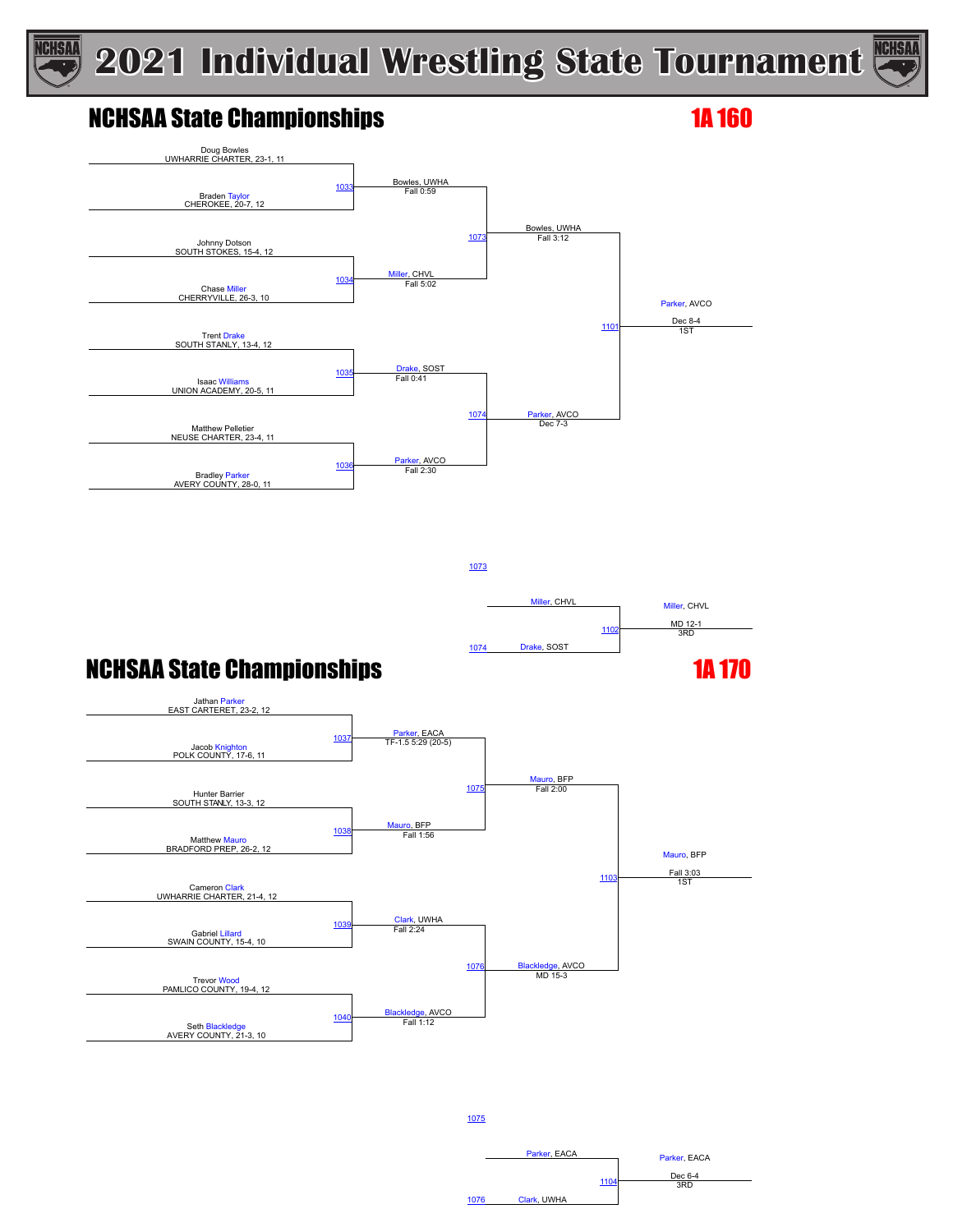1077



### NCHSAA State Championships 16 and 182

**NGHSAA** 





Abudu, MICS Becker, EASU 1106 Dec 7-6<br>3RD 1078 Becker, EASU

Mitchell, STST Mitchell, STST

Fall 2:03 <sup>1108</sup> 3RD

### **NCHSAA State Championships 1A 195**



1079

1080 Cancro, BIMC